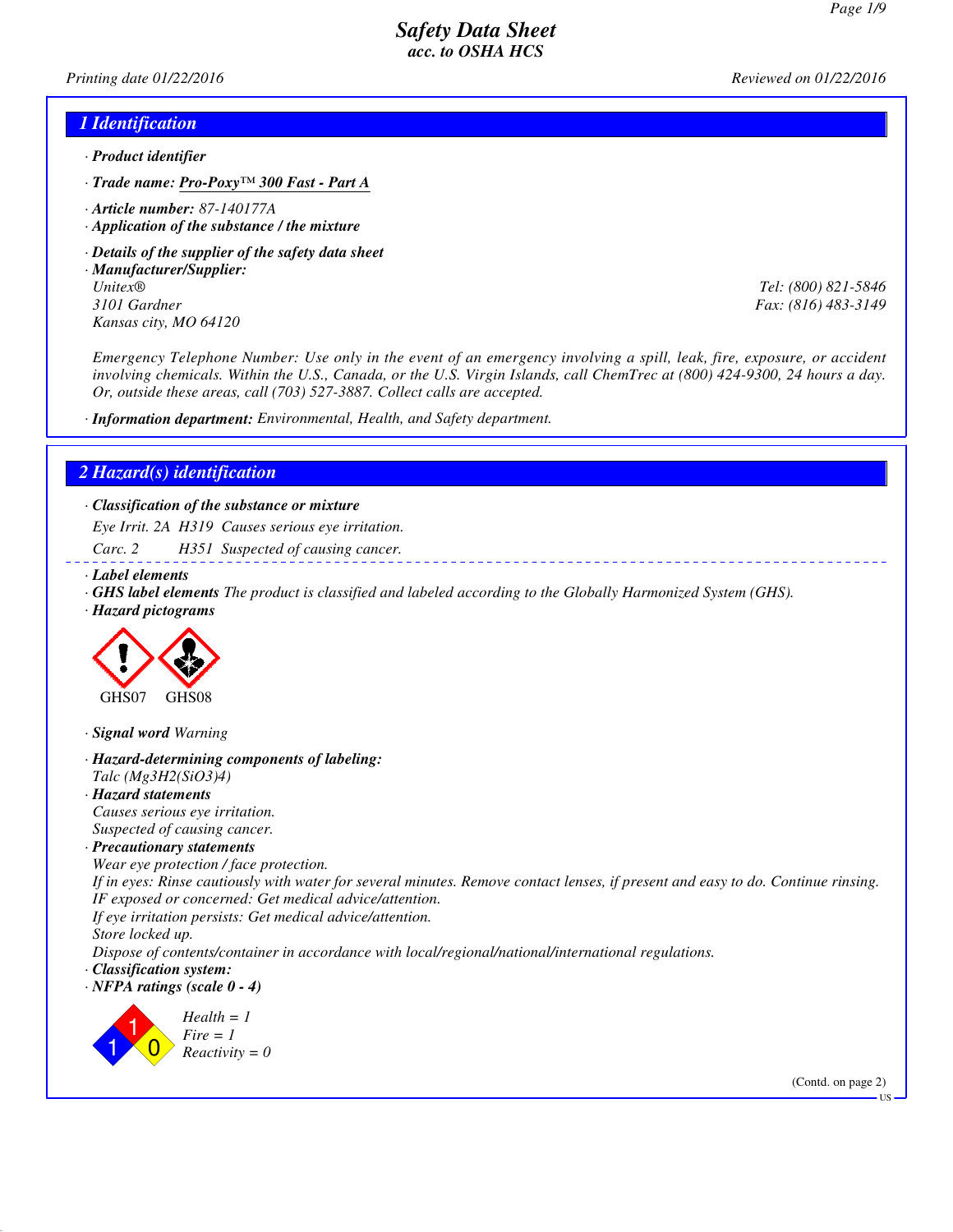*Printing date 01/22/2016 Reviewed on 01/22/2016*

*Trade name: Pro-Poxy™ 300 Fast - Part A*

(Contd. of page 1)



*· Other hazards*

*· Results of PBT and vPvB assessment*

- *· PBT: Not applicable.*
- *· vPvB: Not applicable.*

#### *3 Composition/information on ingredients*

- *· Chemical characterization: Mixtures*
- *· Description: Mixture of the substances listed below with nonhazardous additions.*

*· Dangerous components:*

*14807-96-6 Talc (Mg3H2(SiO3)4)* ≤ *10%* ≤ *10%* 

*· Additional information: For the wording of the listed risk phrases refer to section 16.*

#### *4 First-aid measures*

- *· Description of first aid measures*
- *· General information:*

*Immediately remove any clothing soiled by the product.*

*In the event of persistent symptoms recieve medical treatment.*

*Symptoms of poisoning may even occur after several hours; therefore medical observation for at least 48 hours after the accident.*

*· After inhalation:*

*Immediately move exposed person to fresh air. If breathing difficulty persists or develops get prompt medical attention.*

*· After skin contact:*

*Immediately wash with water and soap and rinse thoroughly.*

*If skin irritation continues, consult a doctor.*

*· After eye contact: Rinse opened eye for several minutes under running water. Then consult a doctor.*

*· After swallowing:*

*Seek immediate medical advice.*

- *Seek medical treatment.*
- *· Information for doctor:*
- *· Most important symptoms and effects, both acute and delayed No further relevant information available.*
- *· Indication of any immediate medical attention and special treatment needed No further relevant information available.*

# *5 Fire-fighting measures*

*· Extinguishing media*

- *· Suitable extinguishing agents:*
- *CO2, extinguishing powder or water spray. Fight larger fires with water spray or alcohol resistant foam.*
- *· Special hazards arising from the substance or mixture No further relevant information available.*

(Contd. on page 3)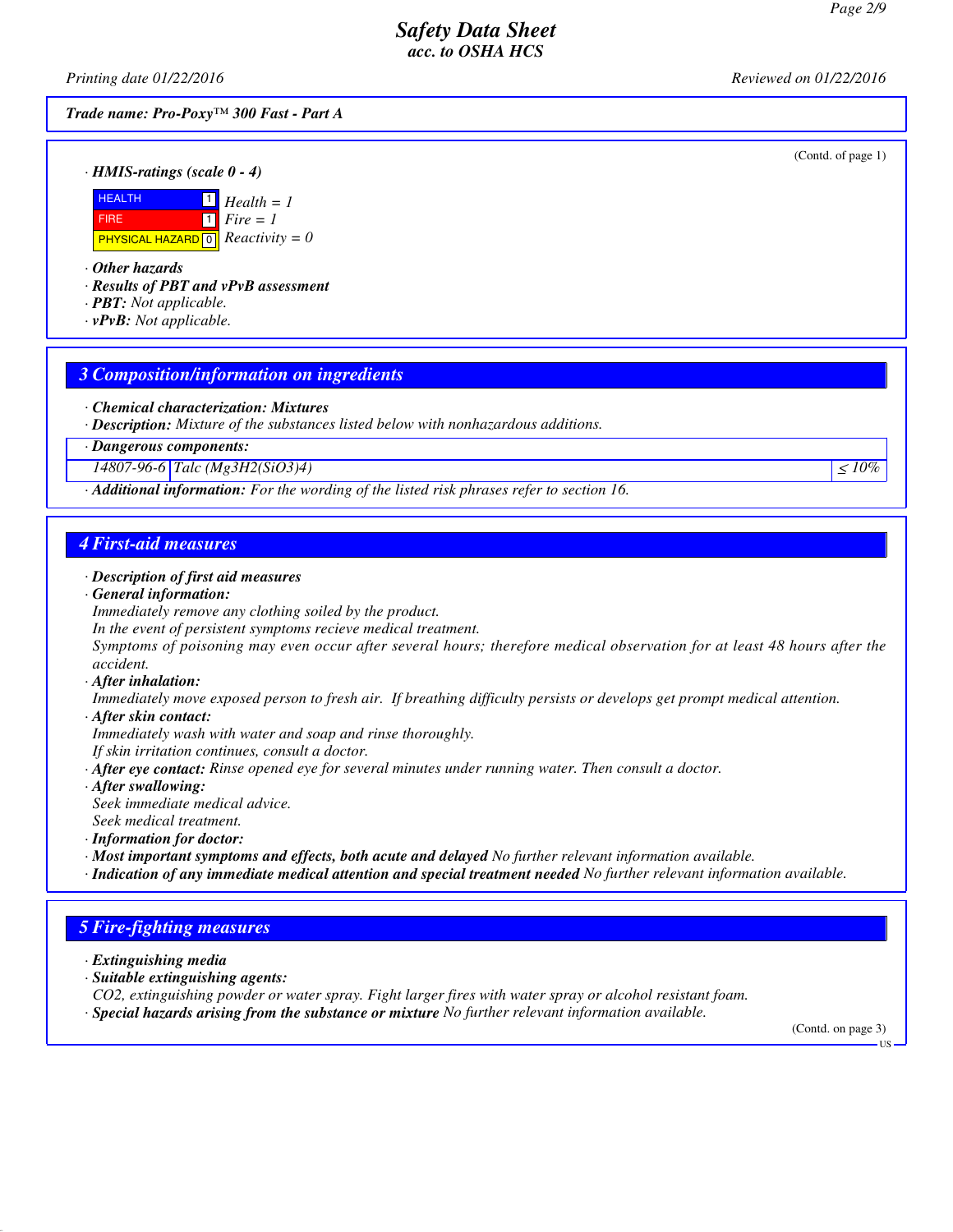*Printing date 01/22/2016 Reviewed on 01/22/2016*

(Contd. of page 2)

*Trade name: Pro-Poxy™ 300 Fast - Part A*

*· Advice for firefighters · Protective equipment:*

*Because fire may produce thermal decomposition products, wear a self-contained breathing apparatus (SCBA) with a full face piece operated in pressure-demand or positive-pressure mode.*

### *6 Accidental release measures*

- *· Personal precautions, protective equipment and emergency procedures Wear protective equipment. Keep unprotected persons away.*
- *· Environmental precautions: Do not allow product to reach sewage system or any water course.*
- *· Methods and material for containment and cleaning up: Absorb with liquid-binding material (sand, diatomite, acid binders, universal binders, sawdust). Dispose contaminated material as waste according to item 13. Ensure adequate ventilation.*
- *· Reference to other sections See Section 7 for information on safe handling. See Section 8 for information on personal protection equipment. See Section 13 for disposal information.*

## *7 Handling and storage*

#### *· Handling:*

*· Precautions for safe handling*

*Wear appropriate personal protective clothing to prevent eye and skin contact. Avoid breathing vapors or mists of this product. Use with adequate ventilation. Do not take internally.*

- *· Information about protection against explosions and fires: No special measures required.*
- *· Conditions for safe storage, including any incompatibilities*

*· Storage: cool and dry*

- *· Requirements to be met by storerooms and receptacles: Store in a cool dry location.*
- *· Information about storage in one common storage facility: Store away from incompatible materials.*
- *· Further information about storage conditions: Keep receptacle tightly sealed.*
- *· Specific end use(s) No further relevant information available.*

### *8 Exposure controls/personal protection*

- *· Additional information about design of technical systems: No further data; see item 7.*
- *· Control parameters*

*· Components with limit values that require monitoring at the workplace: The product does not contain any relevant quantities of materials with critical values that have to be monitored at the workplace.*

- *· Additional information: The lists that were valid during the creation were used as basis.*
- *· Exposure controls*
- *· Personal protective equipment:*
- *· General protective and hygienic measures: Keep away from foodstuffs, beverages and feed. Immediately remove all soiled and contaminated clothing. Wash hands before breaks and at the end of work. Avoid contact with the eyes. Avoid contact with the eyes and skin.*

(Contd. on page 4)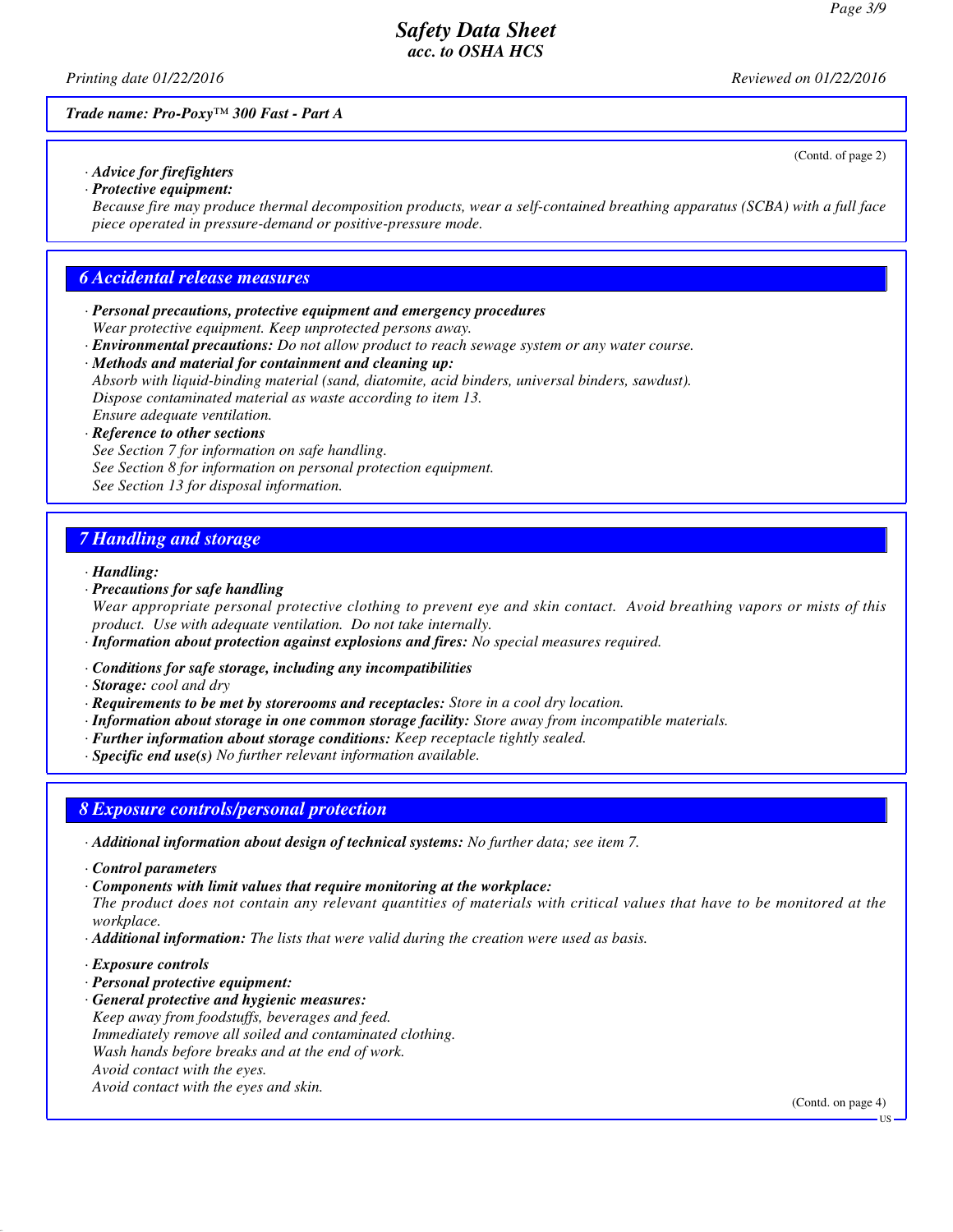*Printing date 01/22/2016 Reviewed on 01/22/2016*

(Contd. of page 3)

### *Trade name: Pro-Poxy™ 300 Fast - Part A*

*· Breathing equipment:*

*In case of brief exposure or low pollution use respiratory filter device. In case of intensive or longer exposure use respiratory protective device that is independent of circulating air.*

*· Protection of hands:*



*Protective gloves*

*The glove material has to be impermeable and resistant to the product/ the substance/ the preparation. · Eye protection: Wear appropriate eye protection to prevent eye contact.*

| 9 Physical and chemical properties                         |                                               |  |
|------------------------------------------------------------|-----------------------------------------------|--|
| · Information on basic physical and chemical properties    |                                               |  |
| <b>General Information</b>                                 |                                               |  |
| $\cdot$ Appearance:                                        |                                               |  |
| Form:                                                      | Liquid                                        |  |
| Color:                                                     | Clear                                         |  |
| $\cdot$ Odor:                                              | Mild                                          |  |
| · Odor threshold:                                          | Not determined.                               |  |
| $\cdot$ pH-value:                                          | Not determined.                               |  |
| Change in condition                                        |                                               |  |
| <b>Melting point/Melting range:</b>                        | Undetermined.                                 |  |
| <b>Boiling point/Boiling range:</b>                        | Undetermined.                                 |  |
| · Flash point:                                             | > 93 °C (> 199 °F)                            |  |
| · Flammability (solid, gaseous):                           | Not applicable.                               |  |
| · Ignition temperature:                                    |                                               |  |
| <b>Decomposition temperature:</b>                          | Not determined.                               |  |
| · Auto igniting:                                           | Product is not selfigniting.                  |  |
| · Danger of explosion:                                     | Product does not present an explosion hazard. |  |
| · Explosion limits:                                        |                                               |  |
| Lower:                                                     | Not determined.                               |  |
| <b>Upper:</b>                                              | Not determined.                               |  |
| · Vapor pressure:                                          | Not determined.                               |  |
| $\cdot$ Density at 20 °C (68 °F):                          | $1.2$ g/cm <sup>3</sup> (10.014 lbs/gal)      |  |
| · Relative density                                         | Not determined.                               |  |
| · Vapor density                                            | Not determined.                               |  |
| $\cdot$ Evaporation rate                                   | Not determined.                               |  |
| · Solubility in / Miscibility with                         |                                               |  |
| Water:                                                     | Not miscible or difficult to mix.             |  |
| · Partition coefficient (n-octanol/water): Not determined. |                                               |  |
| · Viscosity:                                               |                                               |  |
| Dynamic at 20 °C (68 °F):                                  | 1000000 mPas                                  |  |
| Kinematic:                                                 | Not determined.                               |  |
|                                                            | (Contd. on page 5)<br>US                      |  |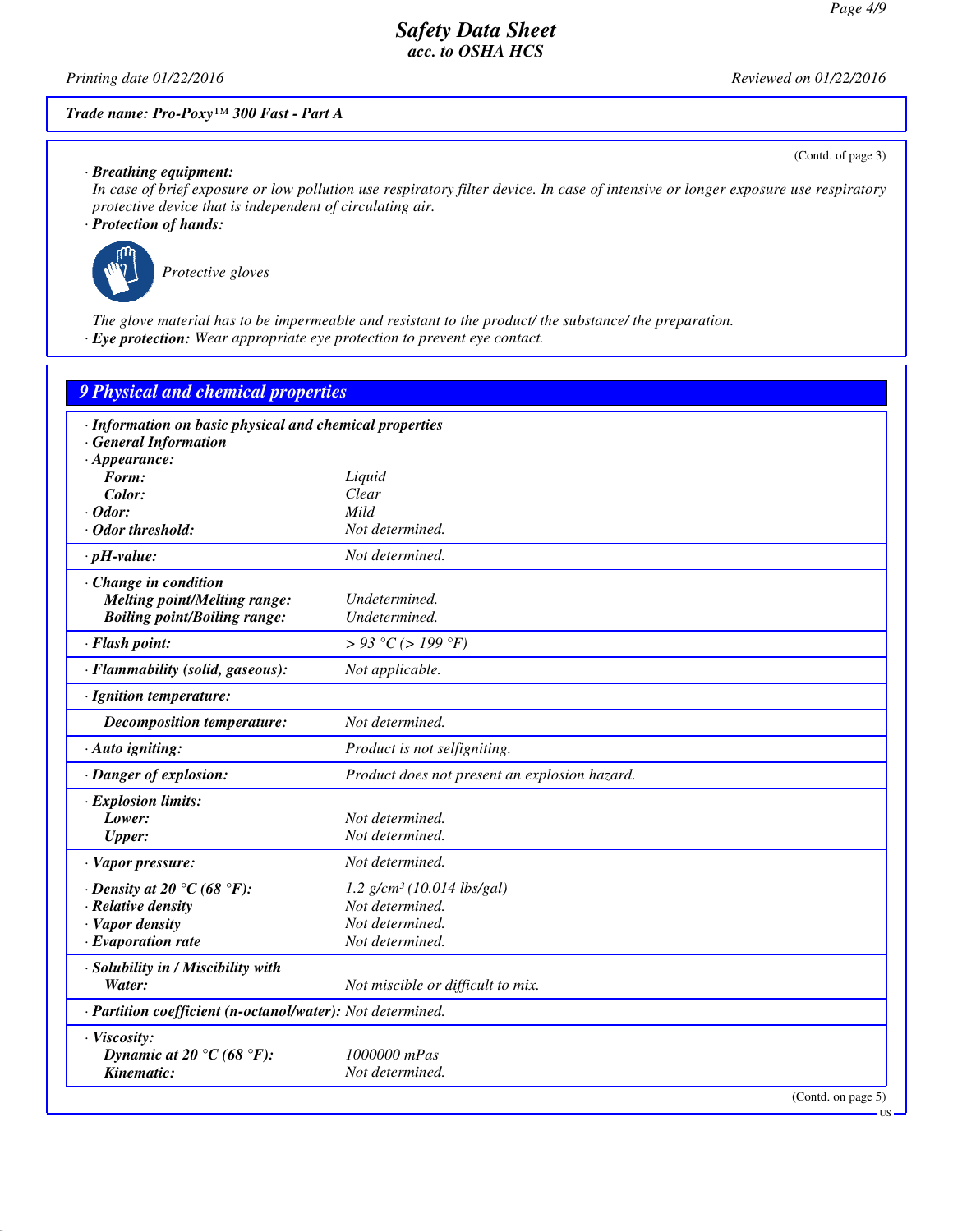*Printing date 01/22/2016 Reviewed on 01/22/2016*

*Trade name: Pro-Poxy™ 300 Fast - Part A*

|                                                     | (Contd. of page 4)                                       |
|-----------------------------------------------------|----------------------------------------------------------|
| · Solvent content:<br>Organic solvents:             | $0.0\%$                                                  |
| <i>Solids content:</i><br>$\cdot$ Other information | $100.0 \%$<br>No further relevant information available. |
| · Volatile Organic Compounds:                       | Not determined                                           |

## *10 Stability and reactivity*

*· Reactivity No decomposition if stored and applied as directed.*

- *· Chemical stability No decomposition if stored and applied as directed*
- *· Thermal decomposition / conditions to be avoided: No decomposition if used according to specifications.*
- *· Possibility of hazardous reactions Reacts with acids, alkalis and oxidizing agents.*
- *· Conditions to avoid Keep away from heat and sources of ignition.*
- *· Incompatible materials: No further relevant information available.*
- *· Hazardous decomposition products: Carbon monoxide and carbon dioxide*

### *11 Toxicological information*

*· Information on toxicological effects*

*· Acute toxicity:*

*· LD/LC50 values that are relevant for classification:*

*25085-99-8 Diglycidyl ether of bisphenol A homopolymer*

*Oral LD50 5000 mg/kg (rat)*

*Dermal LD50 20000 mg/kg (rabbit)*

- *· Primary irritant effect:*
- *· on the skin: May cause skin irritation.*

*· on the eye:*

*Strong irritant with the danger of severe eye injury. Irritating effect.*

*· Sensitization: No sensitizing effects known.*

*· Additional toxicological information:*

*The product shows the following dangers according to internally approved calculation methods for preparations: Harmful*

*Irritant*

*· Carcinogenic categories*

*· IARC (International Agency for Research on Cancer)*

*14807-96-6 Talc (Mg3H2(SiO3)4) 2B*

*· NTP (National Toxicology Program)*

*None of the ingredients is listed.*

*· OSHA-Ca (Occupational Safety & Health Administration)*

*None of the ingredients is listed.*

(Contd. on page 6)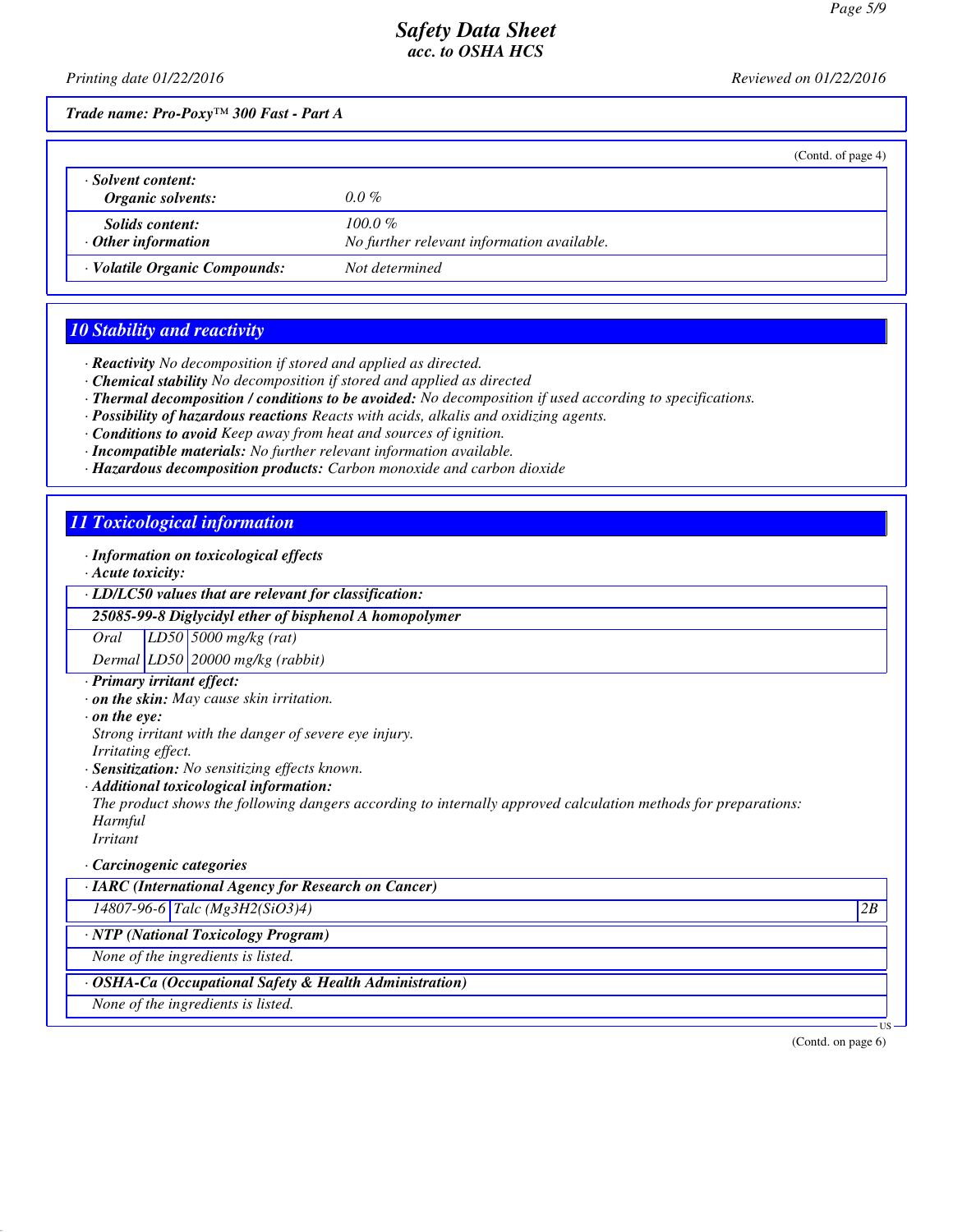(Contd. of page 5)

# *Safety Data Sheet acc. to OSHA HCS*

*Printing date 01/22/2016 Reviewed on 01/22/2016*

*Trade name: Pro-Poxy™ 300 Fast - Part A*

*12 Ecological information*

- *· Toxicity*
- *· Aquatic toxicity: No further relevant information available.*
- *· Persistence and degradability No further relevant information available.*
- *· Behavior in environmental systems:*
- *· Bioaccumulative potential No further relevant information available.*
- *· Mobility in soil No further relevant information available.*
- *· Additional ecological information:*
- *· General notes: Water hazard class 1 (Self-assessment): slightly hazardous for water*
- *· Results of PBT and vPvB assessment*
- *· PBT: Not applicable.*
- *· vPvB: Not applicable.*
- *· Other adverse effects No further relevant information available.*

#### *13 Disposal considerations*

*· Waste treatment methods*

*· Recommendation:*

*Must not be disposed of as normal garbage. Do not allow product to reach sewage system.*

*It is the generator's responsibility to determine if the waste meets applicable definitions of hazardous waste. State and local regulations may differ from federal disposal regulations. Dispose of waste material according to local, state, federal, and provincial environmental regulations.*

*· Uncleaned packagings:*

*· Recommendation: Disposal must be made according to Federal, State, and Local regulations.*

| <b>14 Transport information</b>                                    |                                                                                                         |
|--------------------------------------------------------------------|---------------------------------------------------------------------------------------------------------|
| $\cdot$ UN-Number<br>· DOT, ADR, ADN, IATA<br>$\cdot$ IMDG         | Not Regulated<br><b>UN3082</b>                                                                          |
| · UN proper shipping name<br>· DOT, ADR, ADN, IATA<br>$\cdot$ IMDG | Not Regulated<br>ENVIRONMENTALLY HAZARDOUS SUBSTANCE, LIQUID,<br>N.O.S. (epoxy resin), MARINE POLLUTANT |
| · Transport hazard class(es)                                       |                                                                                                         |
| · DOT, ADR, ADN, IATA<br>$\cdot$ Class                             | Not Regulated                                                                                           |
| $\cdot$ IMDG                                                       |                                                                                                         |
|                                                                    |                                                                                                         |
| · Class                                                            | 9 Miscellaneous dangerous substances and articles                                                       |
| · Label                                                            | 9                                                                                                       |
| · Packing group<br>· DOT, ADR, IMDG, IATA                          | III                                                                                                     |
|                                                                    | (Contd. on page 7)                                                                                      |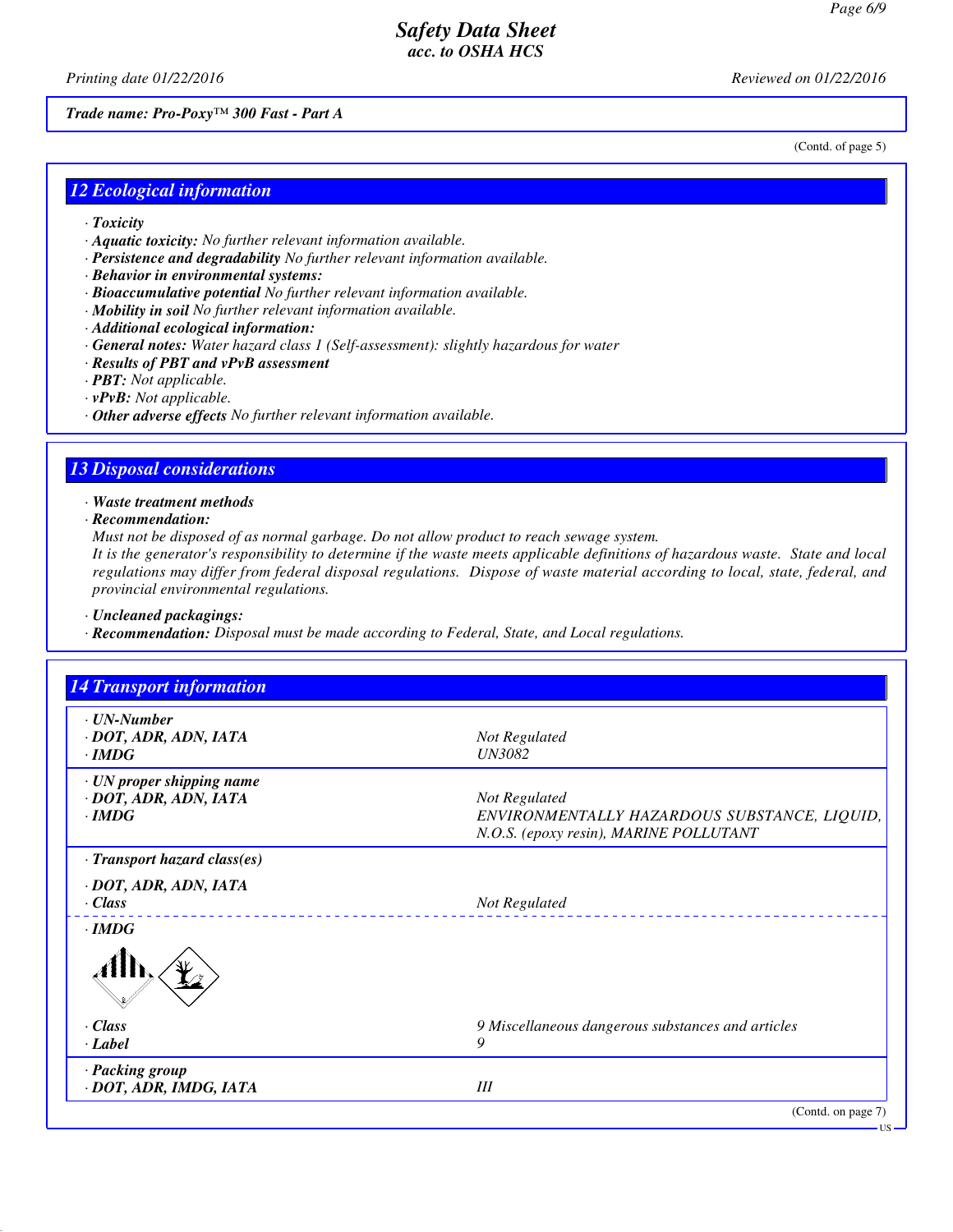*Printing date 01/22/2016 Reviewed on 01/22/2016*

*Trade name: Pro-Poxy™ 300 Fast - Part A*

|                                                          | (Contd. of page 6)                           |
|----------------------------------------------------------|----------------------------------------------|
| · Environmental hazards:                                 |                                              |
| · Marine pollutant:                                      | $N_{O}$                                      |
|                                                          | Symbol (fish and tree)                       |
| · Special precautions for user                           |                                              |
| <b>EMS</b> Number:                                       | $F-A, S-F$                                   |
| · Stowage Category                                       | A                                            |
| · Transport in bulk according to Annex II of MARPOL73/78 |                                              |
| and the IBC Code                                         | Not applicable.                              |
| · Transport/Additional information:                      |                                              |
| $\cdot$ DOT                                              |                                              |
| $\cdot$ Remarks:                                         | Not Regulated for Transport.                 |
| $\cdot$ ADR                                              |                                              |
| · Remarks:                                               | Not Regulated for Transport.                 |
| <b>· U.S. Domestic Ground Shipments:</b>                 | Same as listed for Standard Shipments above. |
| · U.S. Domestic Ground Non-Bulk (119 gal or less per     |                                              |
| container) Shipments:                                    | Same as listed for Standard Shipments above. |
| · Emergency Response Guide (ERG) Number:                 | Not determine                                |
| · UN "Model Regulation":                                 | Not Regulated                                |

# *15 Regulatory information*

*· Safety, health and environmental regulations/legislation specific for the substance or mixture · Sara*

*· Section 355 (extremely hazardous substances):*

*None of the ingredient is listed.*

*· Section 313 (Specific toxic chemical listings):*

*This product may contain 1 or more toxic chemicals subject to the reporting requirements of Section 313 of Title III of the Superfund Amendments and Reauthorization Act (SARA) of 1986 and 40 CFR part 372. If so, the chemicals are listed below.*

*None of the ingredients is listed.*

*· TSCA (Toxic Substances Control Act):*

*All ingredients are listed.*

*· Proposition 65*

*· Chemicals known to the State of California (Prop. 65) to cause cancer:*

*None of the ingredients is listed.*

*· Chemicals known to cause reproductive toxicity for females:*

*None of the ingredients is listed.*

*· Chemicals known to cause reproductive toxicity for males:*

*None of the ingredients is listed.*

*· Chemicals known to cause developmental toxicity:*

*None of the ingredients is listed.*

*· Cancerogenity categories*

*· EPA (Environmental Protection Agency)*

*None of the ingredients is listed.*

(Contd. on page 8)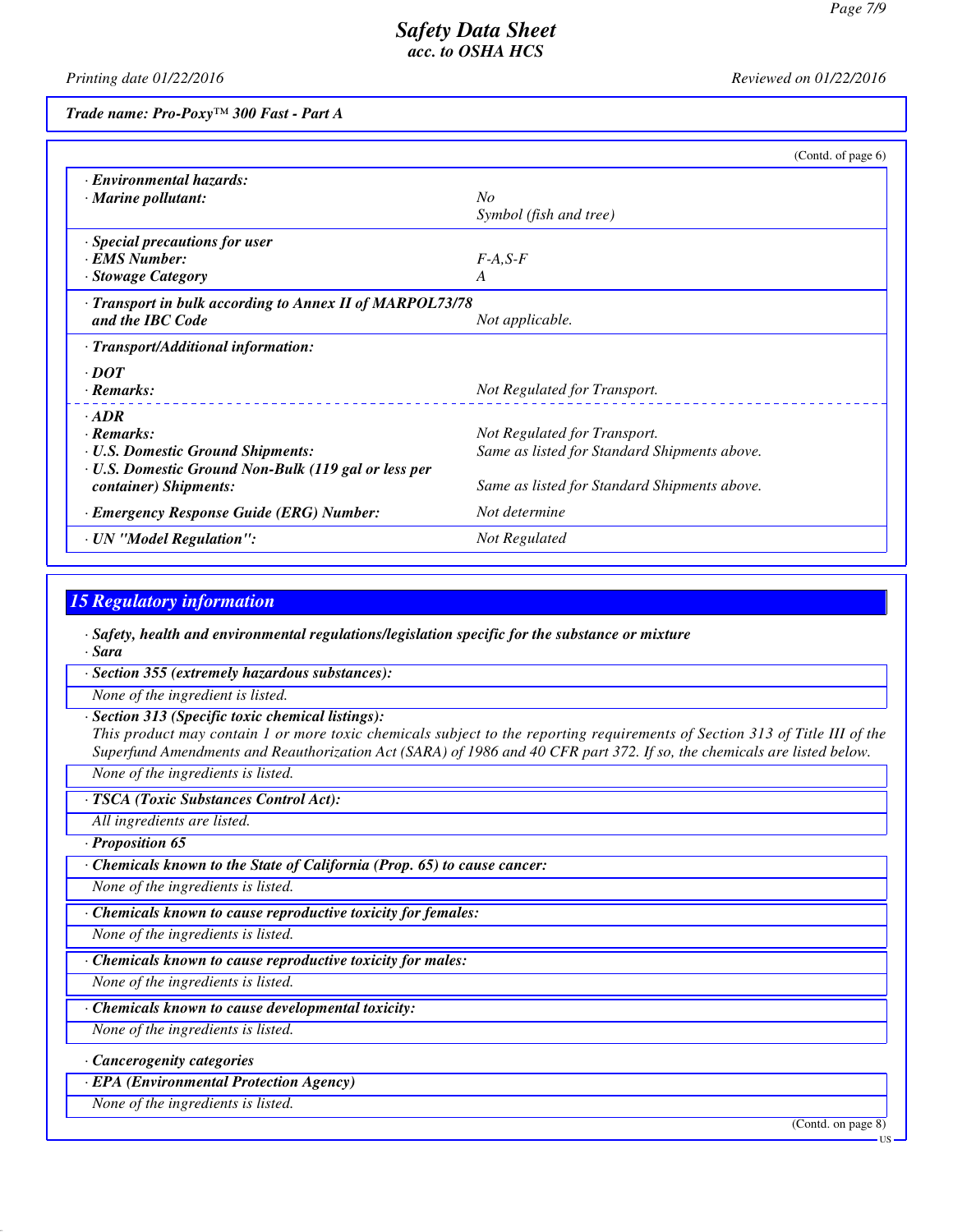*Printing date 01/22/2016 Reviewed on 01/22/2016*

(Contd. of page 7)

*Trade name: Pro-Poxy™ 300 Fast - Part A*

*· TLV (Threshold Limit Value established by ACGIH)*

*14807-96-6 Talc (Mg3H2(SiO3)4) A4*

*· MAK (German Maximum Workplace Concentration)*

*14807-96-6 Talc (Mg3H2(SiO3)4) 3B*

*· NIOSH-Ca (National Institute for Occupational Safety and Health)*

*None of the ingredients is listed.*

*· GHS label elements The product is classified and labeled according to the Globally Harmonized System (GHS).*

*· Hazard pictograms*



*· Signal word Warning*

- *· Hazard-determining components of labeling: Talc (Mg3H2(SiO3)4)*
- *· Hazard statements Causes serious eye irritation. Suspected of causing cancer.*

*· Precautionary statements*

*Wear eye protection / face protection.*

*If in eyes: Rinse cautiously with water for several minutes. Remove contact lenses, if present and easy to do. Continue rinsing. IF exposed or concerned: Get medical advice/attention.*

*If eye irritation persists: Get medical advice/attention.*

*Store locked up.*

*Dispose of contents/container in accordance with local/regional/national/international regulations.*

*· Chemical safety assessment: A Chemical Safety Assessment has not been carried out.*

# *16 Other information*

*This information is based on our present knowledge. However, this shall not constitute a guarantee for any specific product features and shall not establish a legally valid contractual relationship.*

*· Department issuing SDS: Environmental, Health & Safety Department*

- *· Contact: Environmental, Health & Safety Manager*
- *· Date of preparation / last revision 01/22/2016 / 173*

*ADR: Accord européen sur le transport des marchandises dangereuses par Route (European Agreement concerning the International Carriage of Dangerous Goods by Road)*

*IMDG: International Maritime Code for Dangerous Goods*

*DOT: US Department of Transportation*

*IATA: International Air Transport Association*

*ACGIH: American Conference of Governmental Industrial Hygienists EINECS: European Inventory of Existing Commercial Chemical Substances*

*ELINCS: European List of Notified Chemical Substances*

*CAS: Chemical Abstracts Service (division of the American Chemical Society)*

*NFPA: National Fire Protection Association (USA)*

*HMIS: Hazardous Materials Identification System (USA)*

*LC50: Lethal concentration, 50 percent*

*LD50: Lethal dose, 50 percent*

*PBT: Persistent, Bioaccumulative and Toxic vPvB: very Persistent and very Bioaccumulative*

*NIOSH: National Institute for Occupational Safety*

*OSHA: Occupational Safety & Health*

*TLV: Threshold Limit Value*

**TIS** 

*<sup>·</sup> Abbreviations and acronyms:*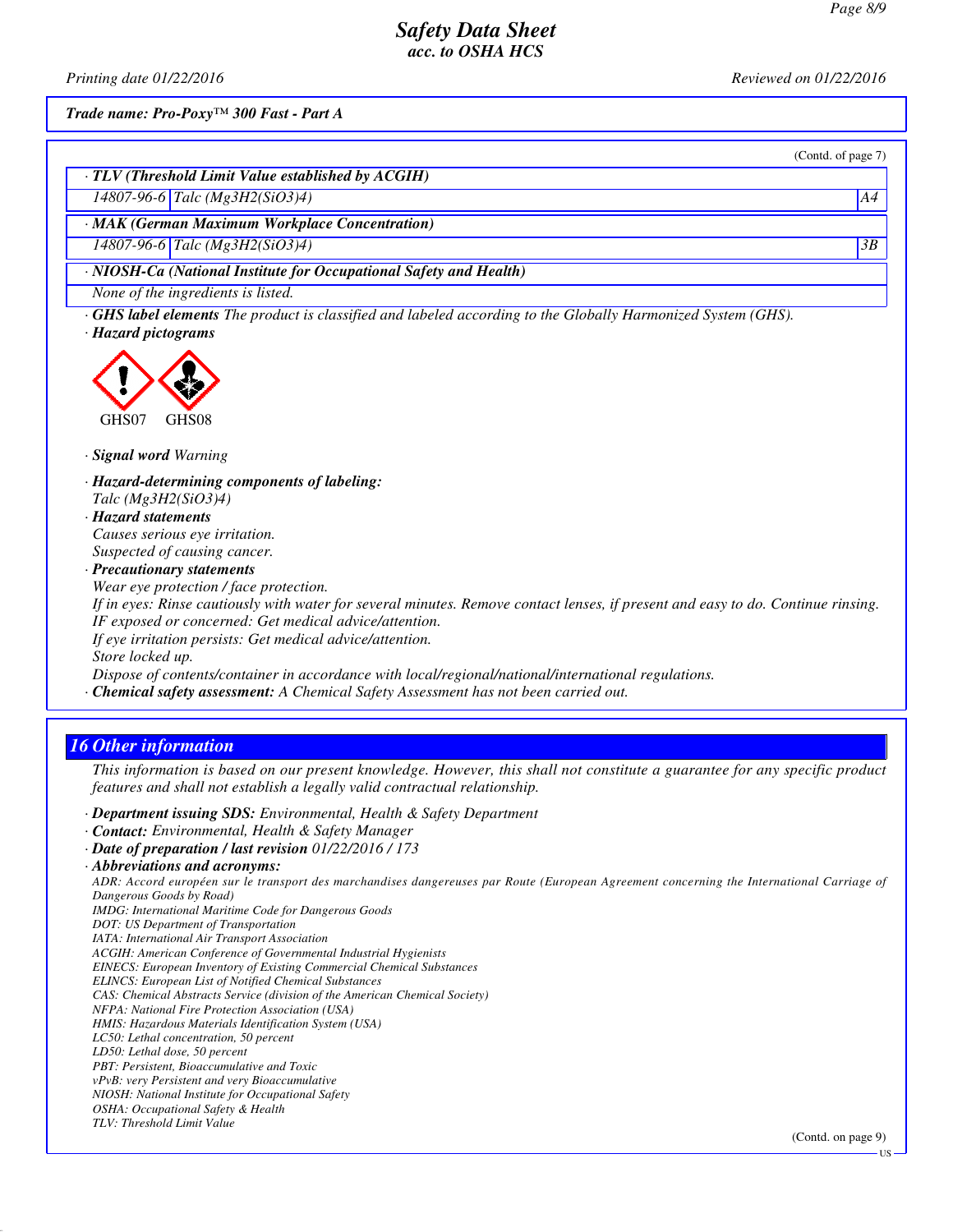*Printing date 01/22/2016 Reviewed on 01/22/2016*

*Trade name: Pro-Poxy™ 300 Fast - Part A*

*PEL: Permissible Exposure Limit REL: Recommended Exposure Limit Eye Irrit. 2A: Serious eye damage/eye irritation, Hazard Category 2A Carc. 2: Carcinogenicity, Hazard Category 2*

(Contd. of page 8)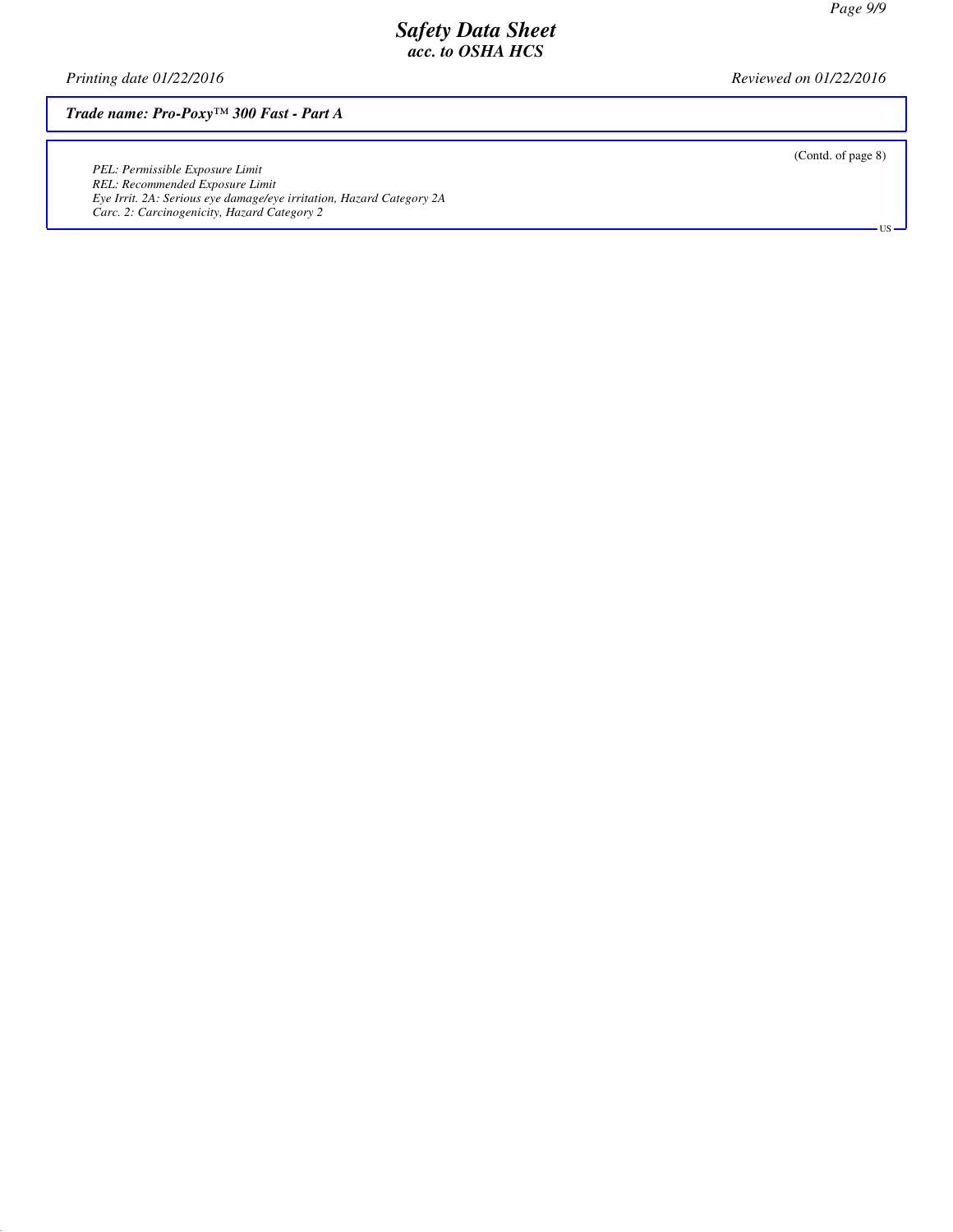*Printing date 03/14/2016 Reviewed on 03/14/2016*

#### *1 Identification*

- *· Product identifier*
- *· Trade name: Pro-Poxy™ 300 Fast Part B*
- *· Article number: 87-140177B*
- *· Application of the substance / the mixture*
- *· Details of the supplier of the safety data sheet*
- *· Manufacturer/Supplier: Unitex® Tel: (800) 821-5846 3101 Gardner Fax: (816) 483-3149 Kansas city, MO 64120*

*Emergency Telephone Number: Use only in the event of an emergency involving a spill, leak, fire, exposure, or accident involving chemicals. Within the U.S., Canada, or the U.S. Virgin Islands, call ChemTrec at (800) 424-9300, 24 hours a day. Or, outside these areas, call (703) 527-3887. Collect calls are accepted.*

*· Information department: Environmental, Health, and Safety department.*

#### *2 Hazard(s) identification*

*· Classification of the substance or mixture*

*Acute Tox. 4 H332 Harmful if inhaled.*

*Skin Corr. 1C H314 Causes severe skin burns and eye damage.*

*Eye Dam. 1 H318 Causes serious eye damage.*

*Skin Sens. 1 H317 May cause an allergic skin reaction.*

*Repr. 2 H361 Suspected of damaging fertility or the unborn child.*

- *· Label elements*
- *· GHS label elements The product is classified and labeled according to the Globally Harmonized System (GHS).*
- *· Hazard pictograms*



*· Signal word Danger*

*· Hazard-determining components of labeling: m-phenylenebis(methylamine) nonylphenol cyclohex-1,2-ylenediamine hexamethylenediamine*

*· Hazard statements Harmful if inhaled. Causes severe skin burns and eye damage. May cause an allergic skin reaction. Suspected of damaging fertility or the unborn child.*

*· Precautionary statements Do not breathe dusts or mists. If on skin (or hair): Take off immediately all contaminated clothing. Rinse skin with water/shower.*

*If in eyes: Rinse cautiously with water for several minutes. Remove contact lenses, if present and easy to do. Continue rinsing. Immediately call a POISON CENTER/doctor.*

*Store locked up.*

*Dispose of contents/container in accordance with local/regional/national/international regulations.*

(Contd. on page 2)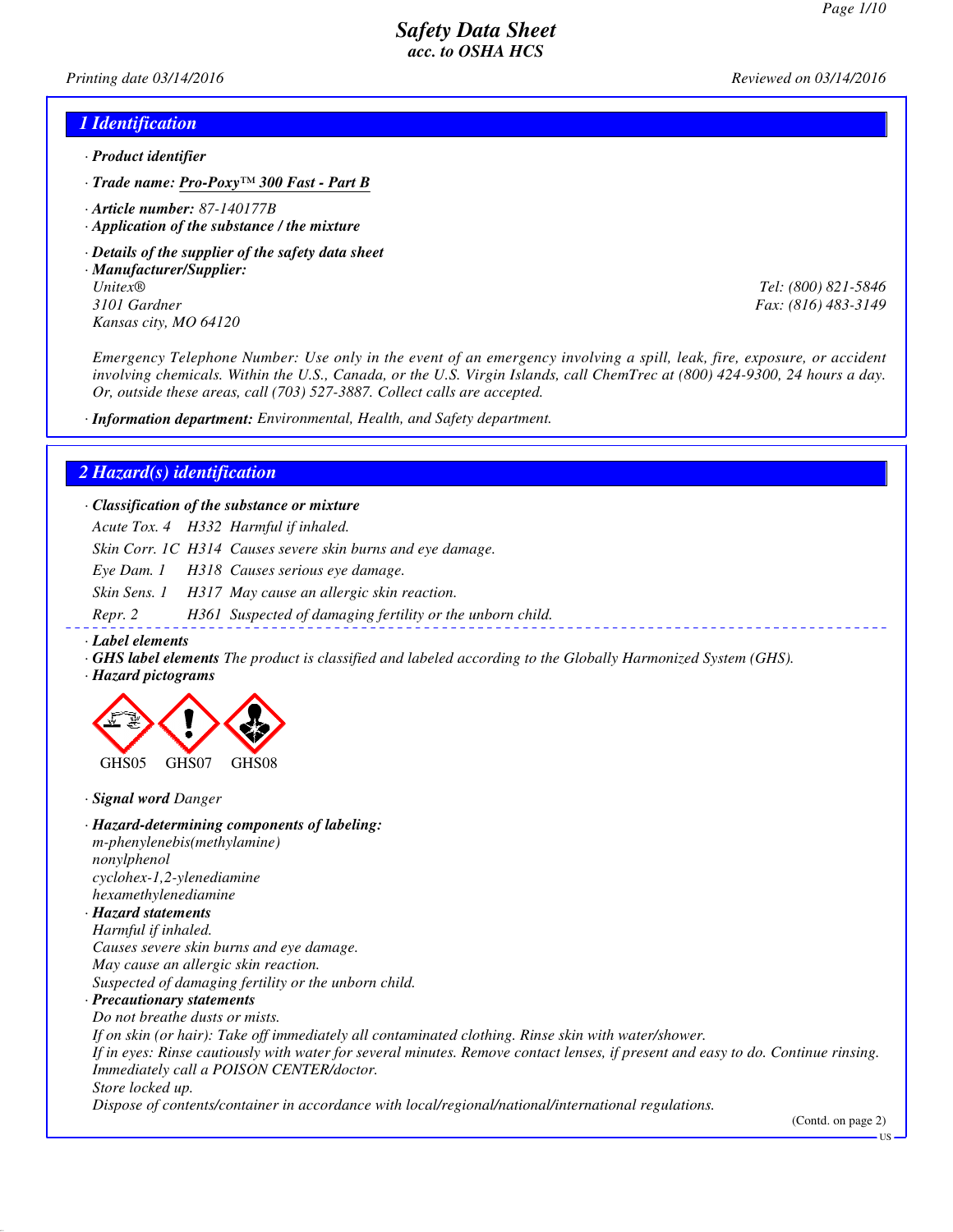*Printing date 03/14/2016 Reviewed on 03/14/2016*

*Trade name: Pro-Poxy™ 300 Fast - Part B*

(Contd. of page 1)



*· HMIS-ratings (scale 0 - 4)*

**HEALTH**  FIRE **PHYSICAL HAZARD** 2 3 *Health = 3*  $\overline{\mathbf{1}}$ *Fire = 1 Reactivity = 2*

*· Other hazards*

*· Results of PBT and vPvB assessment*

*· PBT: Not applicable.*

*· vPvB: Not applicable.*

### *3 Composition/information on ingredients*

*· Chemical characterization: Mixtures*

*· Description: Mixture of the substances listed below with nonhazardous additions.*

| · Dangerous components: |                                                                                            |              |
|-------------------------|--------------------------------------------------------------------------------------------|--------------|
|                         | $1477-55-0$ m-phenylenebis(methylamine)                                                    | $10 - 25\%$  |
|                         | $25154 - 52 - 3$ nonylphenol                                                               | $10 - 25\%$  |
|                         | $\boxed{694-83-7}$ cyclohex-1,2-ylenediamine                                               | $\leq 10\%$  |
|                         | 124-09-4 hexamethylenediamine                                                              | $\leq 5\%$   |
|                         | 110-60-1 tetramethylenediamine                                                             | $\langle$ 1% |
|                         | 156-87-6 3-aminopropan-1-ol                                                                | $\leq$ 1%    |
|                         | Additional informations. Fourthe wouding of the lighted becaud physics usfeate continue 16 |              |

*· Additional information: For the wording of the listed hazard phrases refer to section 16.*

### *4 First-aid measures*

#### *· Description of first aid measures*

#### *· General information:*

*Immediately remove any clothing soiled by the product.*

*In the event of persistent symptoms recieve medical treatment.*

*Symptoms of poisoning may even occur after several hours; therefore medical observation for at least 48 hours after the accident.*

*· After inhalation:*

*Supply fresh air and to be sure call for a doctor.*

*In case of unconsciousness place patient stably in side position for transportation.*

*Immediately move exposed person to fresh air. If breathing difficulty persists or develops get prompt medical attention.*

*· After skin contact:*

*Immediately wash with water and soap and rinse thoroughly.*

*Immediately rinse with water.*

*If skin irritation continues, consult a doctor.*

*· After eye contact: Rinse opened eye for several minutes under running water. Then consult a doctor.*

*· After swallowing:*

#### *Immediately call a doctor.*

*Drink copious amounts of water and provide fresh air. Immediately call a doctor.*

(Contd. on page 3)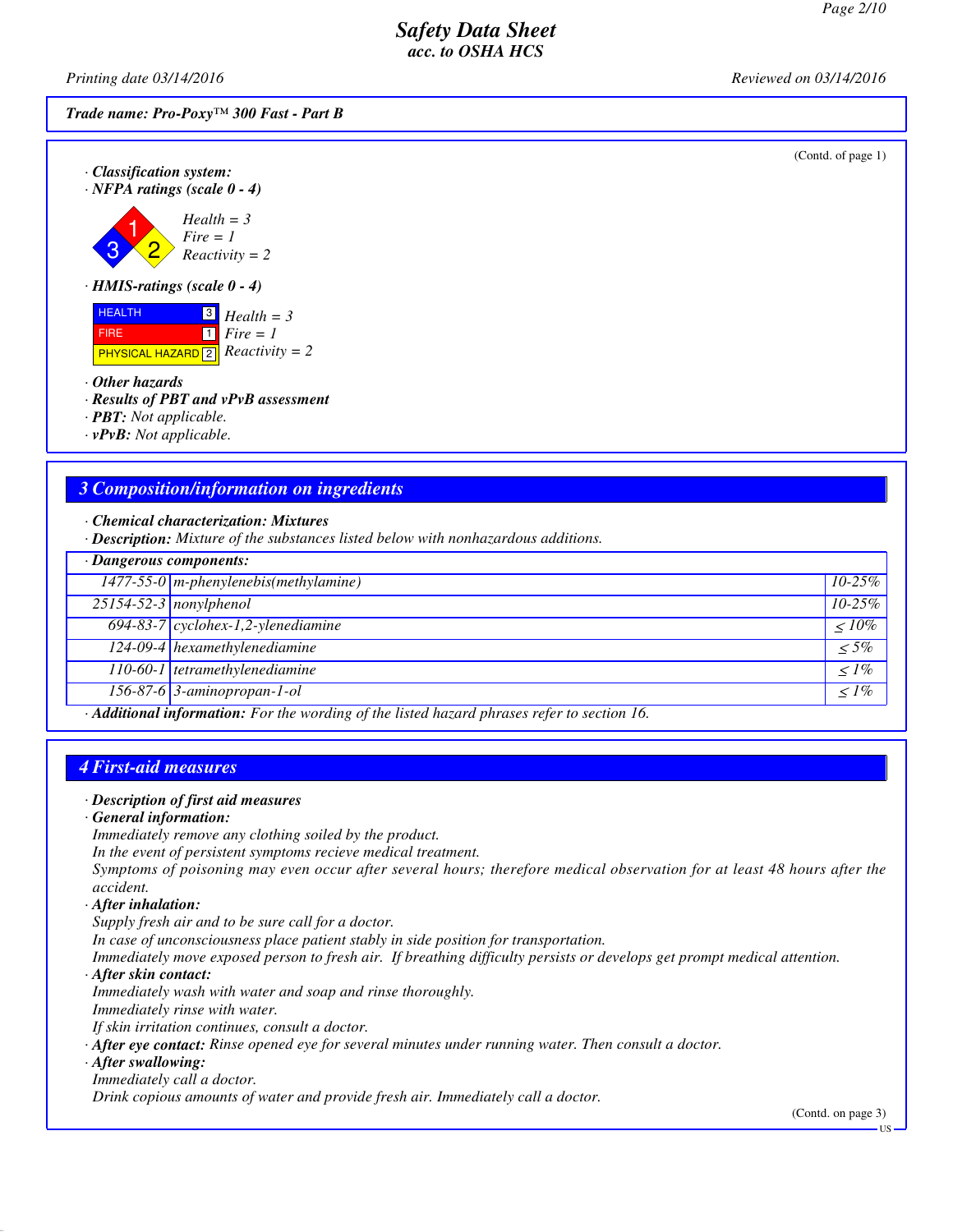(Contd. of page 2)

### *Safety Data Sheet acc. to OSHA HCS*

*Printing date 03/14/2016 Reviewed on 03/14/2016*

*Trade name: Pro-Poxy™ 300 Fast - Part B*

*Seek medical treatment.*

- *· Information for doctor: · Most important symptoms and effects, both acute and delayed No further relevant information available.*
- *· Indication of any immediate medical attention and special treatment needed No further relevant information available.*

### *5 Fire-fighting measures*

- *· Extinguishing media*
- *· Suitable extinguishing agents:*

*CO2, extinguishing powder or water spray. Fight larger fires with water spray or alcohol resistant foam.*

- *· Special hazards arising from the substance or mixture No further relevant information available.*
- *· Advice for firefighters*
- *· Protective equipment:*

*Because fire may produce thermal decomposition products, wear a self-contained breathing apparatus (SCBA) with a full face piece operated in pressure-demand or positive-pressure mode.*

#### *6 Accidental release measures*

- *· Personal precautions, protective equipment and emergency procedures Wear protective equipment. Keep unprotected persons away.*
- *· Environmental precautions:*

*Do not allow product to reach sewage system or any water course.*

*Inform respective authorities in case of seepage into water course or sewage system.*

*· Methods and material for containment and cleaning up:*

*Absorb with liquid-binding material (sand, diatomite, acid binders, universal binders, sawdust). Use neutralizing agent.*

*Dispose contaminated material as waste according to item 13. Ensure adequate ventilation.*

*· Reference to other sections*

*See Section 7 for information on safe handling.*

*See Section 8 for information on personal protection equipment.*

*See Section 13 for disposal information.*

# *7 Handling and storage*

#### *· Handling:*

*· Precautions for safe handling*

*Wear appropriate personal protective clothing to prevent eye and skin contact. Avoid breathing vapors or mists of this product. Use with adequate ventilation. Do not take internally.*

- *· Information about protection against explosions and fires: No special measures required.*
- *· Conditions for safe storage, including any incompatibilities*
- *· Storage:*
- *· Requirements to be met by storerooms and receptacles: Store in a cool dry location.*
- *· Information about storage in one common storage facility: Store away from incompatible materials.*
- *· Further information about storage conditions: Keep receptacle tightly sealed.*
- *· Specific end use(s) No further relevant information available.*

### *8 Exposure controls/personal protection*

*· Additional information about design of technical systems: No further data; see item 7.*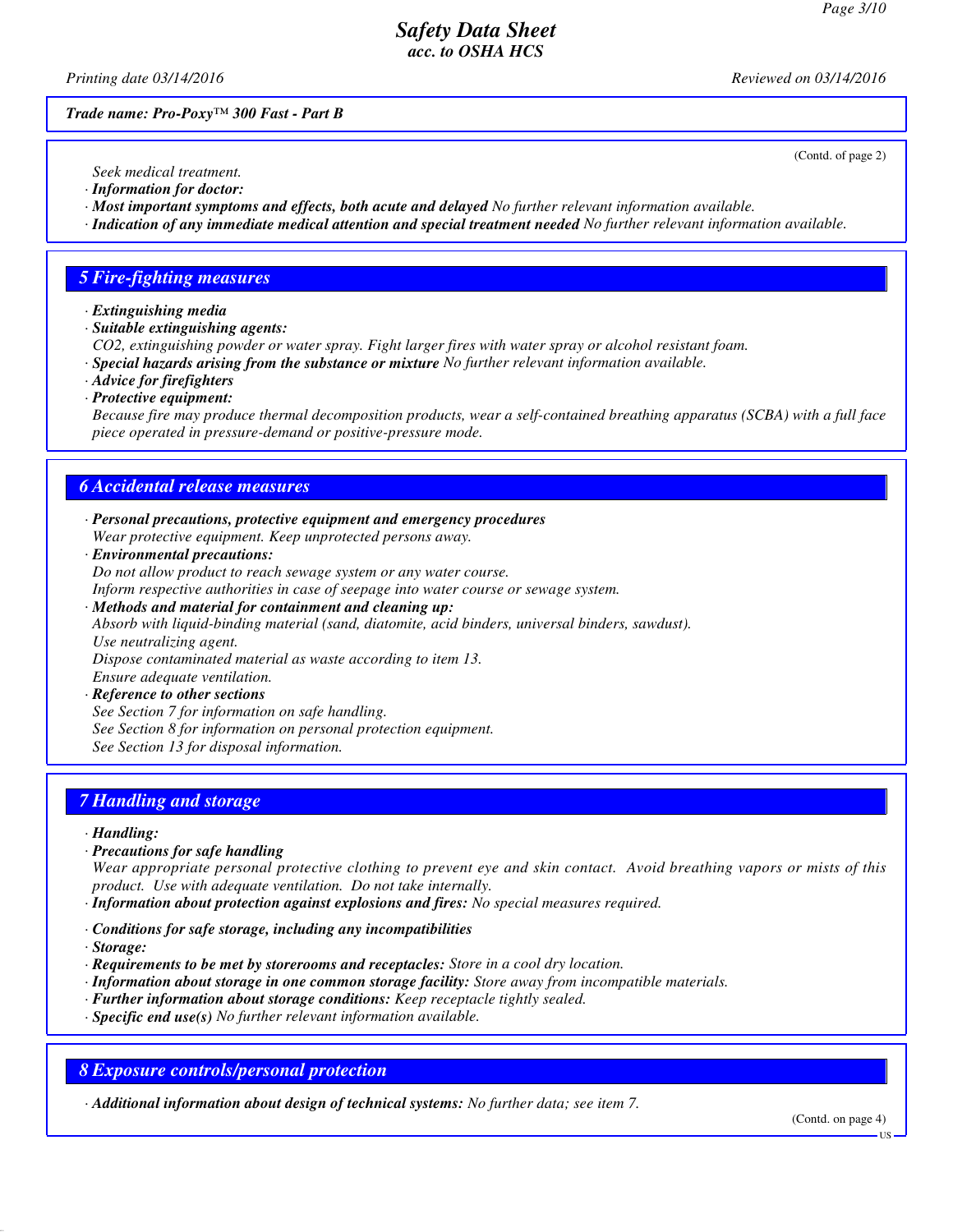US

# *Safety Data Sheet acc. to OSHA HCS*

*Printing date 03/14/2016 Reviewed on 03/14/2016*

# *Trade name: Pro-Poxy™ 300 Fast - Part B*

|            | (Contd. of page 3)                                                                                                                |
|------------|-----------------------------------------------------------------------------------------------------------------------------------|
|            | Control parameters                                                                                                                |
|            | Components with limit values that require monitoring at the workplace:                                                            |
|            | The following constituents are the only constituents of the product which have a PEL, TLV or other recommended exposure           |
| limit.     |                                                                                                                                   |
|            | At this time, the other constituents have no known exposure limits.                                                               |
|            | 1477-55-0 m-phenylenebis(methylamine)                                                                                             |
| <b>REL</b> | Ceiling limit value: $0.1$ mg/m <sup>3</sup>                                                                                      |
|            | Skin                                                                                                                              |
| <b>TLV</b> | Ceiling limit value: $0.1$ mg/m <sup>3</sup>                                                                                      |
|            | Skin                                                                                                                              |
|            | 124-09-4 hexamethylenediamine                                                                                                     |
|            |                                                                                                                                   |
| TLV        | Long-term value: $2.3$ mg/m <sup>3</sup> , 0.5 ppm                                                                                |
|            | WEEL Long-term value: 1 ppm                                                                                                       |
|            | Additional information: The lists that were valid during the creation were used as basis.                                         |
|            | $\cdot$ Exposure controls                                                                                                         |
|            | · Personal protective equipment:                                                                                                  |
|            | · General protective and hygienic measures:                                                                                       |
|            | Keep away from foodstuffs, beverages and feed.                                                                                    |
|            | Immediately remove all soiled and contaminated clothing.                                                                          |
|            | Wash hands before breaks and at the end of work.                                                                                  |
|            | Do not inhale gases / fumes / aerosols.                                                                                           |
|            | Avoid contact with the eyes and skin.                                                                                             |
|            | · Breathing equipment:                                                                                                            |
|            | In case of brief exposure or low pollution use respiratory filter device. In case of intensive or longer exposure use respiratory |
|            | protective device that is independent of circulating air.                                                                         |
|            | · Protection of hands:                                                                                                            |
|            | Protective gloves                                                                                                                 |

*The glove material has to be impermeable and resistant to the product/ the substance/ the preparation. · Eye protection: Wear appropriate eye protection to prevent eye contact.*

| 9 Physical and chemical properties                                                    |                    |                    |
|---------------------------------------------------------------------------------------|--------------------|--------------------|
| · Information on basic physical and chemical properties<br><b>General Information</b> |                    |                    |
| $\cdot$ Appearance:                                                                   |                    |                    |
| Form:                                                                                 | Liquid             |                    |
| Color:                                                                                | Grey               |                    |
| $\cdot$ Odor:                                                                         | <i>Distinctive</i> |                    |
| · Odor threshold:                                                                     | Not determined.    |                    |
| $\cdot$ pH-value:                                                                     | Not determined.    |                    |
| $\cdot$ Change in condition                                                           |                    |                    |
| <b>Melting point/Melting range:</b>                                                   | Undetermined.      |                    |
| <b>Boiling point/Boiling range:</b>                                                   | Undetermined.      |                    |
| · Flash point:                                                                        | >94 °C (>201 °F)   |                    |
|                                                                                       |                    | (Contd. on page 5) |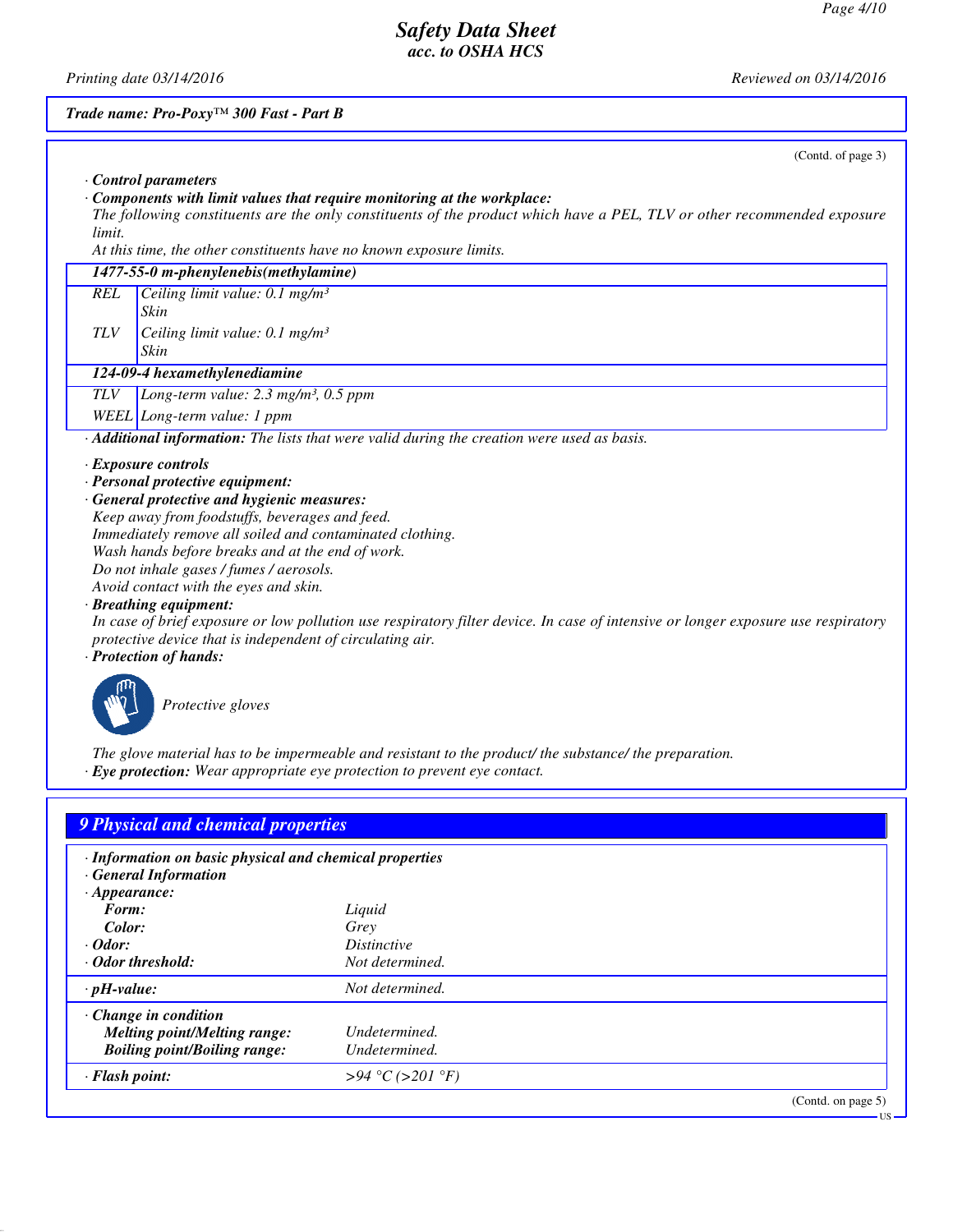*Printing date 03/14/2016 Reviewed on 03/14/2016*

*Trade name: Pro-Poxy™ 300 Fast - Part B*

|                                                                                                                          |                                                                                                     | (Contd. of page 4) |
|--------------------------------------------------------------------------------------------------------------------------|-----------------------------------------------------------------------------------------------------|--------------------|
| · Flammability (solid, gaseous):                                                                                         | Not applicable.                                                                                     |                    |
| · Ignition temperature:                                                                                                  | 370 °C (698 °F)                                                                                     |                    |
| · Decomposition temperature:                                                                                             | Not determined.                                                                                     |                    |
| $\cdot$ Auto igniting:                                                                                                   | Product is not selfigniting.                                                                        |                    |
| $\cdot$ Danger of explosion:                                                                                             | Product does not present an explosion hazard.                                                       |                    |
| · Explosion limits:<br>Lower:<br><b>Upper:</b>                                                                           | $1.0$ Vol $%$<br>$0.0$ Vol $%$                                                                      |                    |
| · Vapor pressure:                                                                                                        | Not determined.                                                                                     |                    |
| $\cdot$ Density at 20 $\degree$ C (68 $\degree$ F):<br>· Relative density<br>· Vapor density<br>$\cdot$ Evaporation rate | $1.776$ g/cm <sup>3</sup> (14.821 lbs/gal)<br>Not determined.<br>Not determined.<br>Not determined. |                    |
| · Solubility in / Miscibility with<br>Water:                                                                             | Not miscible or difficult to mix.                                                                   |                    |
| · Partition coefficient (n-octanol/water): Not determined.                                                               |                                                                                                     |                    |
| · Viscosity:<br>Dynamic:<br>Kinematic:                                                                                   | Not determined.<br>Not determined.                                                                  |                    |
| · Solvent content:<br>Organic solvents:                                                                                  | $0.0\%$                                                                                             |                    |
| <b>Solids</b> content:<br>$\cdot$ Other information                                                                      | $100.0 \%$<br>No further relevant information available.                                            |                    |
| · Volatile Organic Compounds:                                                                                            | Not determined                                                                                      |                    |

# *10 Stability and reactivity*

*· Reactivity No decomposition if stored and applied as directed.*

- *· Chemical stability No decomposition if stored and applied as directed*
- *· Thermal decomposition / conditions to be avoided: No decomposition if used according to specifications.*
- *· Possibility of hazardous reactions Reacts with acids, alkalis and oxidizing agents.*
- *· Conditions to avoid Keep away from heat and sources of ignition.*
- *· Incompatible materials: No further relevant information available.*
- *· Hazardous decomposition products: Carbon monoxide and carbon dioxide Nitrogen oxides*

(Contd. on page 6)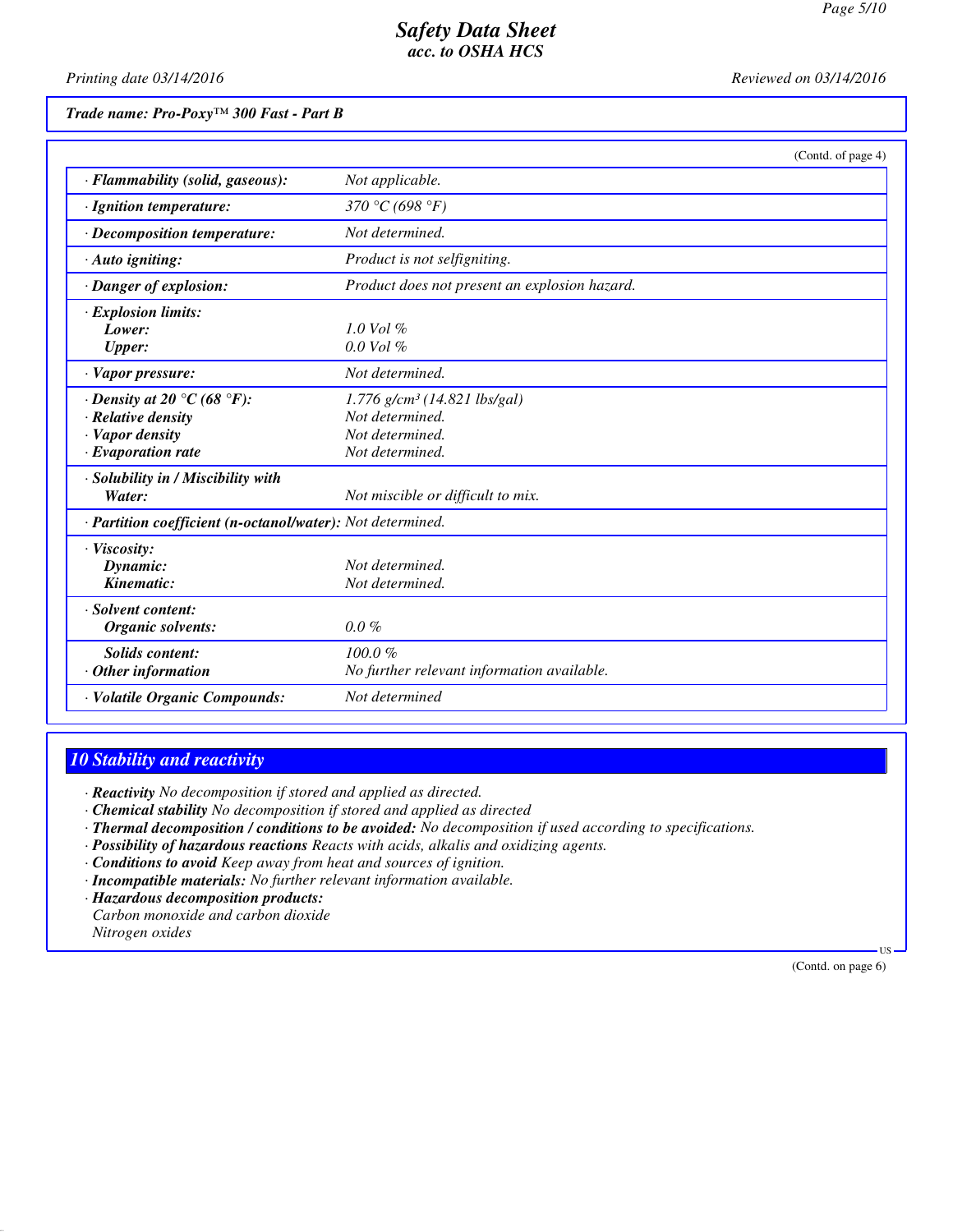*Printing date 03/14/2016 Reviewed on 03/14/2016*

*Trade name: Pro-Poxy™ 300 Fast - Part B*

(Contd. of page 5)

| <b>11 Toxicological information</b> |  |  |
|-------------------------------------|--|--|
|                                     |  |  |
|                                     |  |  |

*· Information on toxicological effects*

*· Acute toxicity:*

*· LD/LC50 values that are relevant for classification:*

*1477-55-0 m-phenylenebis(methylamine)*

*Oral LD50 1040 mg/kg (rat)*

*Inhalative LC50/4 h 2.4 mg/l (rat)*

- *25154-52-3 nonylphenol*
- *Oral LD50 1620 mg/kg (rat)*

*124-09-4 hexamethylenediamine*

*Oral LD50 750 mg/kg (rat) Dermal LD50 1110 mg/kg (rabbit)*

*· Primary irritant effect:*

- *· on the skin: May cause skin irritation.*
- *· on the eye: Strong caustic effect.*
- *· Sensitization: Sensitization possible through skin contact.*
- *· Additional toxicological information:*

*The product shows the following dangers according to internally approved calculation methods for preparations:*

- *Harmful Corrosive*
- *Irritant*

*Swallowing will lead to a strong caustic effect on mouth and throat and to the danger of perforation of esophagus and stomach.*

*· Carcinogenic categories*

*· IARC (International Agency for Research on Cancer)*

*None of the ingredients is listed.*

*· NTP (National Toxicology Program)*

*None of the ingredients is listed.*

*· OSHA-Ca (Occupational Safety & Health Administration)*

*None of the ingredients is listed.*

# *12 Ecological information*

- *· Toxicity*
- *· Aquatic toxicity: No further relevant information available.*
- *· Persistence and degradability No further relevant information available.*
- *· Behavior in environmental systems:*
- *· Bioaccumulative potential No further relevant information available.*
- *· Mobility in soil No further relevant information available.*
- *· Ecotoxical effects:*
- *· Remark: Toxic for fish*
- *· Additional ecological information:*
- *· General notes:*

*Water hazard class 1 (Self-assessment): slightly hazardous for water*

*Must not reach bodies of water or drainage ditch undiluted or unneutralized.*

*Also poisonous for fish and plankton in water bodies.*

*Toxic for aquatic organisms*

(Contd. on page 7)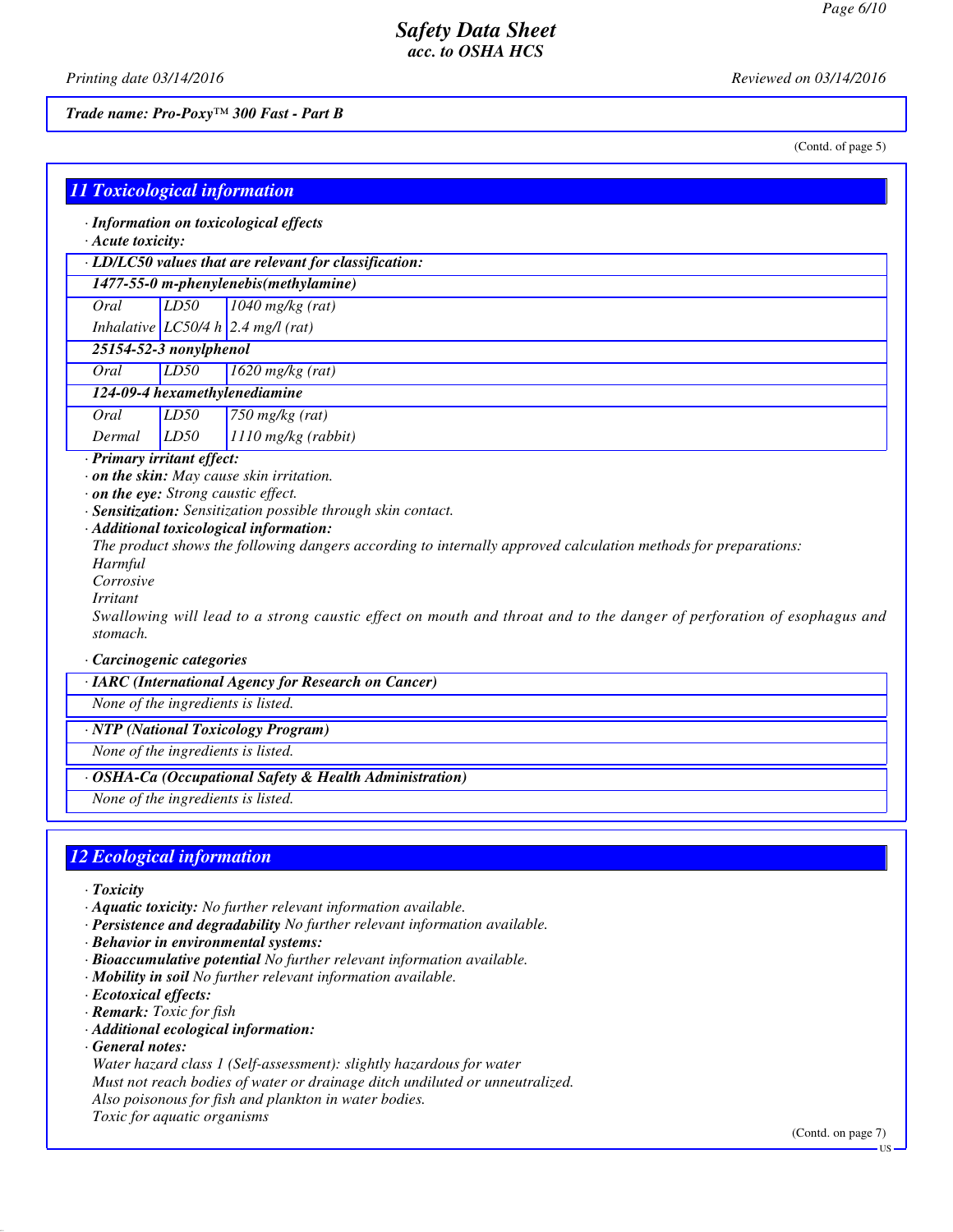(Contd. of page 6)

US

# *Safety Data Sheet acc. to OSHA HCS*

*Printing date 03/14/2016 Reviewed on 03/14/2016*

*Trade name: Pro-Poxy™ 300 Fast - Part B*

*· Results of PBT and vPvB assessment*

*· PBT: Not applicable.*

*· vPvB: Not applicable.*

*· Other adverse effects No further relevant information available.*

### *13 Disposal considerations*

*· Waste treatment methods*

*· Recommendation:*

*Must not be disposed of as normal garbage. Do not allow product to reach sewage system.*

*It is the generator's responsibility to determine if the waste meets applicable definitions of hazardous waste. State and local regulations may differ from federal disposal regulations. Dispose of waste material according to local, state, federal, and provincial environmental regulations.*

*· Uncleaned packagings:*

*· Recommendation: Disposal must be made according to Federal, State, and Local regulations.*

| <b>14 Transport information</b>                                               |                                                                                                                                                               |
|-------------------------------------------------------------------------------|---------------------------------------------------------------------------------------------------------------------------------------------------------------|
| $\cdot$ UN-Number<br>· DOT, ADR, IMDG, IATA                                   | <b>UN1760</b>                                                                                                                                                 |
| · UN proper shipping name<br>$\cdot$ DOT, IATA<br>$\cdot$ ADR<br>$\cdot$ IMDG | Corrosive liquids, n.o.s. (nonylphenol)<br>1760 Corrosive liquids, n.o.s. (nonylphenol)<br>CORROSIVE LIQUID, N.O.S. (nonylphenol), MARINE<br><b>POLLUTANT</b> |
| · Transport hazard class(es)                                                  |                                                                                                                                                               |
| $\cdot$ DOT                                                                   |                                                                                                                                                               |
|                                                                               |                                                                                                                                                               |
| · Class                                                                       | 8 Corrosive substances                                                                                                                                        |
| $-Label$                                                                      | 8                                                                                                                                                             |
| $\cdot$ ADR, IMDG                                                             |                                                                                                                                                               |
| · Class                                                                       | 8 Corrosive substances                                                                                                                                        |
| $-Label$                                                                      | 8                                                                                                                                                             |
| ·IATA                                                                         |                                                                                                                                                               |
| · Class                                                                       | 8 Corrosive substances                                                                                                                                        |
|                                                                               | (Contd. on page 8)                                                                                                                                            |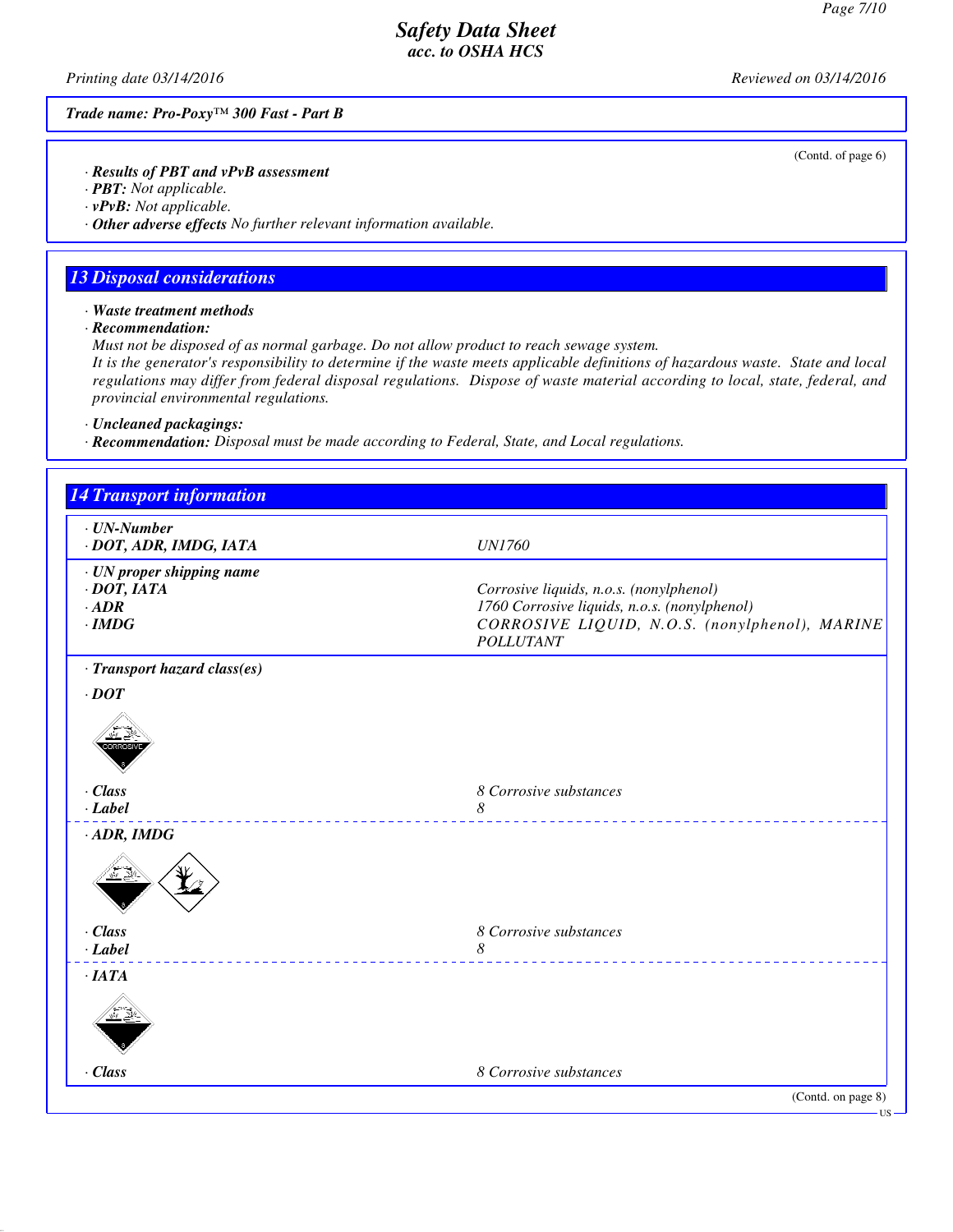*Printing date 03/14/2016 Reviewed on 03/14/2016*

*Trade name: Pro-Poxy™ 300 Fast - Part B*

|                                                          | (Contd. of page 7)                                                                                         |
|----------------------------------------------------------|------------------------------------------------------------------------------------------------------------|
| $\cdot$ <i>Label</i>                                     | 8                                                                                                          |
| · Packing group<br>· DOT, ADR, IMDG, IATA                | III                                                                                                        |
| · Environmental hazards:                                 | Product contains environmentally hazardous substances:<br>nonylphenol                                      |
| · Marine pollutant:                                      | Yes<br>Symbol (fish and tree)                                                                              |
| · Special marking (ADR):                                 | Symbol (fish and tree)                                                                                     |
| · Special precautions for user                           | Warning: Corrosive substances                                                                              |
| · Danger code (Kemler):                                  | 80                                                                                                         |
| · EMS Number:                                            | $F-A, S-B$<br>A                                                                                            |
| · Stowage Category<br>· Stowage Code                     | SW2 Clear of living quarters.                                                                              |
| · Transport in bulk according to Annex II of MARPOL73/78 |                                                                                                            |
| and the IBC Code                                         | Not applicable.                                                                                            |
| · Transport/Additional information:                      |                                                                                                            |
| $\cdot$ DOT                                              |                                                                                                            |
| $\cdot$ Remarks:                                         | Add "Marine Pollutant" to end of proper shipping name if<br>shipping in a bulk container $(>119$ gallons). |
| $\cdot$ ADR                                              |                                                                                                            |
| $\cdot$ Excepted quantities (EQ)                         | Code: E1                                                                                                   |
|                                                          | Maximum net quantity per inner packaging: 30 ml                                                            |
| <b>· U.S. Domestic Ground Shipments:</b>                 | Maximum net quantity per outer packaging: 1000 ml<br>Same as listed for Standard Shipments above.          |
| · U.S. Domestic Ground Non-Bulk (119 gal or less per     |                                                                                                            |
| container) Shipments:                                    | Same as listed for Standard Shipments above.                                                               |
| · Emergency Response Guide (ERG) Number:                 | Not determine                                                                                              |
| $\cdot$ IMDG                                             |                                                                                                            |
| $\cdot$ Limited quantities (LQ)                          | 5L                                                                                                         |
| $\cdot$ Excepted quantities (EQ)                         | Code: E1                                                                                                   |
|                                                          | Maximum net quantity per inner packaging: 30 ml<br>Maximum net quantity per outer packaging: 1000 ml       |
| · UN "Model Regulation":                                 | UN 1760 CORROSIVE LIQUIDS, N.O.S., 8, III                                                                  |

# *15 Regulatory information*

*· Safety, health and environmental regulations/legislation specific for the substance or mixture*

*· Sara*

*· Section 355 (extremely hazardous substances):*

*None of the ingredient is listed.*

*· Section 313 (Specific toxic chemical listings):*

*This product may contain 1 or more toxic chemicals subject to the reporting requirements of Section 313 of Title III of the Superfund Amendments and Reauthorization Act (SARA) of 1986 and 40 CFR part 372. If so, the chemicals are listed below.*

*25154-52-3 nonylphenol 10-25%*

*· TSCA (Toxic Substances Control Act):*

*All ingredients are listed.*

(Contd. on page 9)

US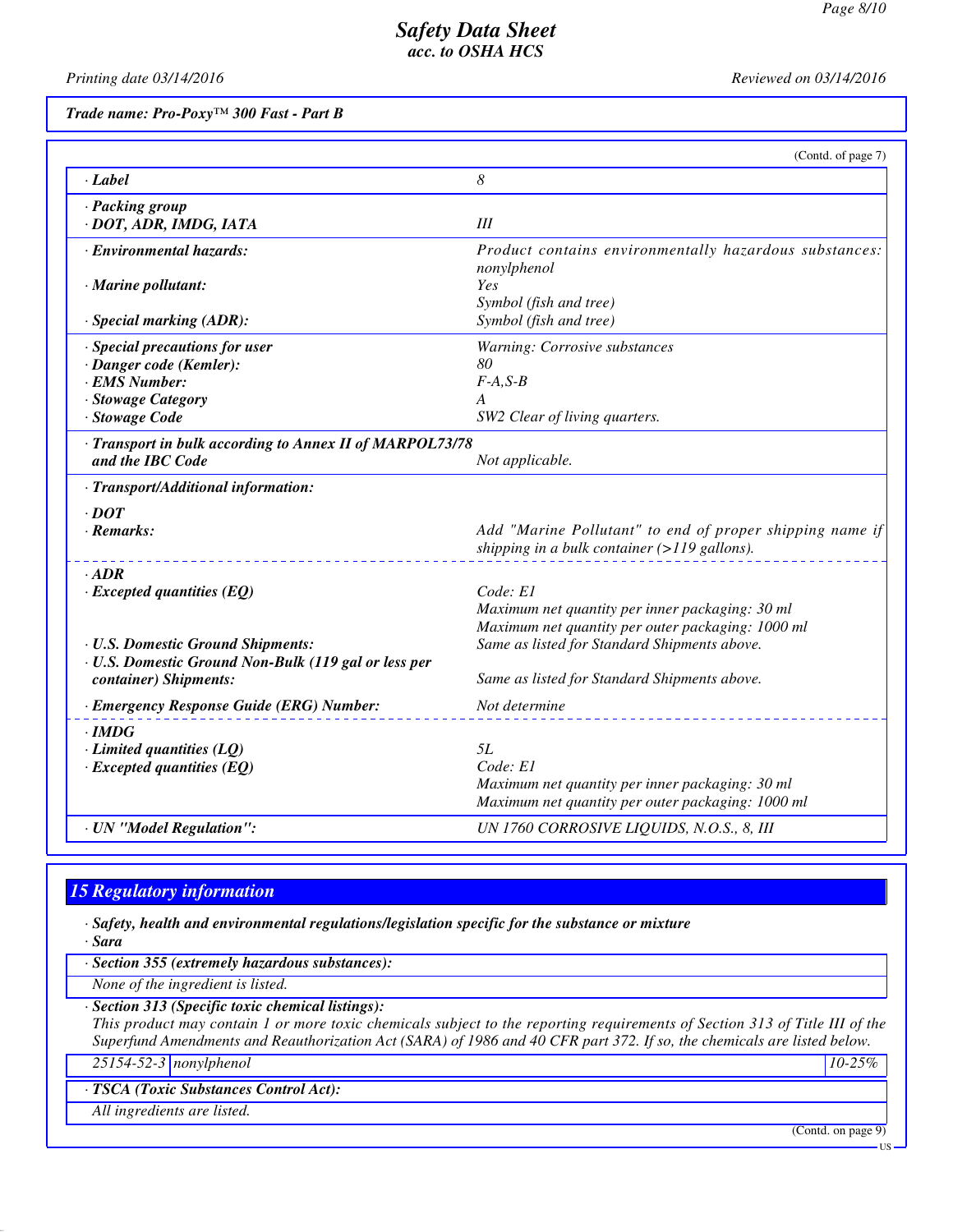(Contd. of page 8)

# *Safety Data Sheet acc. to OSHA HCS*

*Printing date 03/14/2016 Reviewed on 03/14/2016*

*· Proposition 65*

*Trade name: Pro-Poxy™ 300 Fast - Part B*

| Chemicals known to the State of California (Prop. 65) to cause cancer:                                                                                                                                                                                                                                                                                                                                                                                                                                                                                                                                                                                                                                                                                                                                                           |
|----------------------------------------------------------------------------------------------------------------------------------------------------------------------------------------------------------------------------------------------------------------------------------------------------------------------------------------------------------------------------------------------------------------------------------------------------------------------------------------------------------------------------------------------------------------------------------------------------------------------------------------------------------------------------------------------------------------------------------------------------------------------------------------------------------------------------------|
| None of the ingredients is listed.                                                                                                                                                                                                                                                                                                                                                                                                                                                                                                                                                                                                                                                                                                                                                                                               |
| Chemicals known to cause reproductive toxicity for females:                                                                                                                                                                                                                                                                                                                                                                                                                                                                                                                                                                                                                                                                                                                                                                      |
| None of the ingredients is listed.                                                                                                                                                                                                                                                                                                                                                                                                                                                                                                                                                                                                                                                                                                                                                                                               |
| Chemicals known to cause reproductive toxicity for males:                                                                                                                                                                                                                                                                                                                                                                                                                                                                                                                                                                                                                                                                                                                                                                        |
| None of the ingredients is listed.                                                                                                                                                                                                                                                                                                                                                                                                                                                                                                                                                                                                                                                                                                                                                                                               |
| Chemicals known to cause developmental toxicity:                                                                                                                                                                                                                                                                                                                                                                                                                                                                                                                                                                                                                                                                                                                                                                                 |
| None of the ingredients is listed.                                                                                                                                                                                                                                                                                                                                                                                                                                                                                                                                                                                                                                                                                                                                                                                               |
| · Cancerogenity categories                                                                                                                                                                                                                                                                                                                                                                                                                                                                                                                                                                                                                                                                                                                                                                                                       |
| · EPA (Environmental Protection Agency)                                                                                                                                                                                                                                                                                                                                                                                                                                                                                                                                                                                                                                                                                                                                                                                          |
| None of the ingredients is listed.                                                                                                                                                                                                                                                                                                                                                                                                                                                                                                                                                                                                                                                                                                                                                                                               |
| · TLV (Threshold Limit Value established by ACGIH)                                                                                                                                                                                                                                                                                                                                                                                                                                                                                                                                                                                                                                                                                                                                                                               |
| None of the ingredients is listed.                                                                                                                                                                                                                                                                                                                                                                                                                                                                                                                                                                                                                                                                                                                                                                                               |
| MAK (German Maximum Workplace Concentration)                                                                                                                                                                                                                                                                                                                                                                                                                                                                                                                                                                                                                                                                                                                                                                                     |
| None of the ingredients is listed.                                                                                                                                                                                                                                                                                                                                                                                                                                                                                                                                                                                                                                                                                                                                                                                               |
| · NIOSH-Ca (National Institute for Occupational Safety and Health)                                                                                                                                                                                                                                                                                                                                                                                                                                                                                                                                                                                                                                                                                                                                                               |
| None of the ingredients is listed.                                                                                                                                                                                                                                                                                                                                                                                                                                                                                                                                                                                                                                                                                                                                                                                               |
| · Hazard pictograms<br>GHS05<br>GHS07<br>GHS08                                                                                                                                                                                                                                                                                                                                                                                                                                                                                                                                                                                                                                                                                                                                                                                   |
| · Signal word Danger                                                                                                                                                                                                                                                                                                                                                                                                                                                                                                                                                                                                                                                                                                                                                                                                             |
| · Hazard-determining components of labeling:<br>m-phenylenebis(methylamine)<br>nonylphenol<br>cyclohex-1,2-ylenediamine<br>hexamethylenediamine<br><b>Hazard statements</b><br>Harmful if inhaled.<br>Causes severe skin burns and eye damage.<br>May cause an allergic skin reaction.<br>Suspected of damaging fertility or the unborn child.<br>· Precautionary statements<br>Do not breathe dusts or mists.<br>If on skin (or hair): Take off immediately all contaminated clothing. Rinse skin with water/shower.<br>If in eyes: Rinse cautiously with water for several minutes. Remove contact lenses, if present and easy to do. Continue rinsing.<br>Immediately call a POISON CENTER/doctor.<br>Store locked up.<br>Dispose of contents/container in accordance with local/regional/national/international regulations. |
| · National regulations:                                                                                                                                                                                                                                                                                                                                                                                                                                                                                                                                                                                                                                                                                                                                                                                                          |
| · Water hazard class: Water hazard class 1 (Self-assessment): slightly hazardous for water.<br>(Contd. on page 10)<br>- US                                                                                                                                                                                                                                                                                                                                                                                                                                                                                                                                                                                                                                                                                                       |